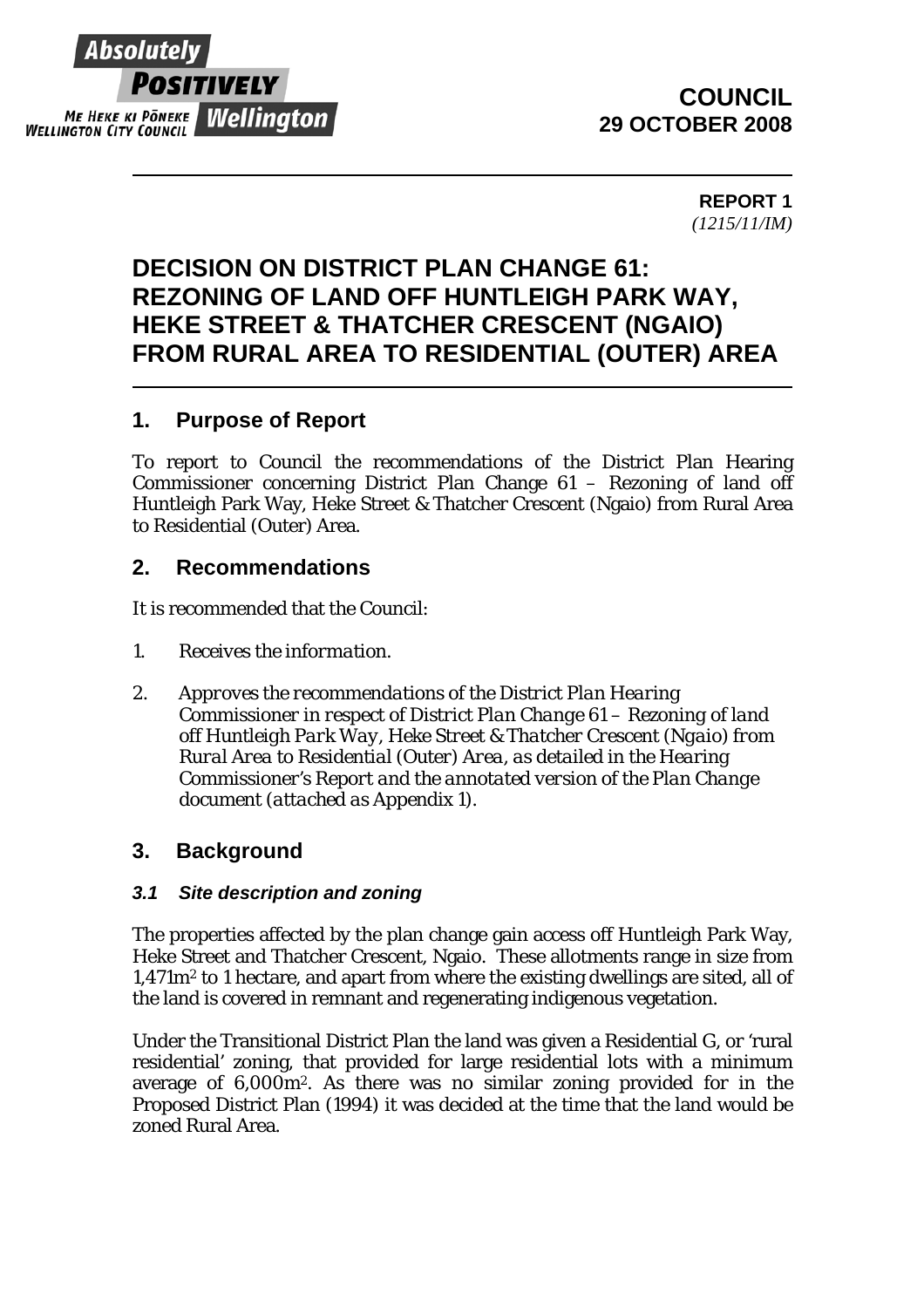The Rural Area zone provisions do not provide for any further residential development, except on the undeveloped land at 11A Huntleigh Park Way where only one dwelling can be developed. The Rural Area zone also provides no vegetation clearance restrictions. There is a risk that the ecologically-significant indigenous vegetation could be cleared at any stage in the future and the land compromised by grazing and other inappropriate uses.

The existing Rural Area zoning is therefore considered inappropriate given that it is not used for rural purposes and is within the urban environs of the city. This was acknowledged at the time the District Plan was notified in 1994, and a decision was made to re-consider this zoning as part of a plan change at a later date.

### *3.2 Plan Change proposal*

Council notified Proposed District Plan Change 61 on 8 September 2007. The proposal called for the rezoning of six Rural sites located between the Huntleigh Park Conservation Site and the existing western extent of the Outer Residential Area in suburban Ngaio and Crofton Downs. Five of the sites were also to be managed by an appendix to the Residential Chapter of the Plan, with specific controls on vegetation clearance and number & siting of future buildings.

# **4. Discussion**

119 main submissions and 13 further submissions were received on the plan change.

Responses were mixed, with many submitters either partially supporting and/or partially opposing the proposal. Submitters were generally concerned with specific aspects of its provisions, yet some objected to the Plan Change in its entirety.

Eighteen parties attended the hearing and spoke to their submissions. One submitter was unable to attend, but arranged for her evidence to be recorded and played during proceedings. The Commissioner gave careful consideration to all the issues raised by the submitters, including those issues elaborated on in presentations by the individuals who appeared at the Hearing.

Having considered the requirements of the RMA and the issues raised in submissions, the Hearing Commissioner considered that the plan change was generally appropriate – and that it would allow landowners a reasonable level of development, while at the same time, providing a degree of protection for the significant vegetation in the area. The Commissioner recommends a number of amendments to the provisions (as notified) to improve their clarity, application and effectiveness. The key recommendations in respect of these amendments are:

• the inclusion of a new policy that ensures development in the area is sensitive to the ecological values of the land;